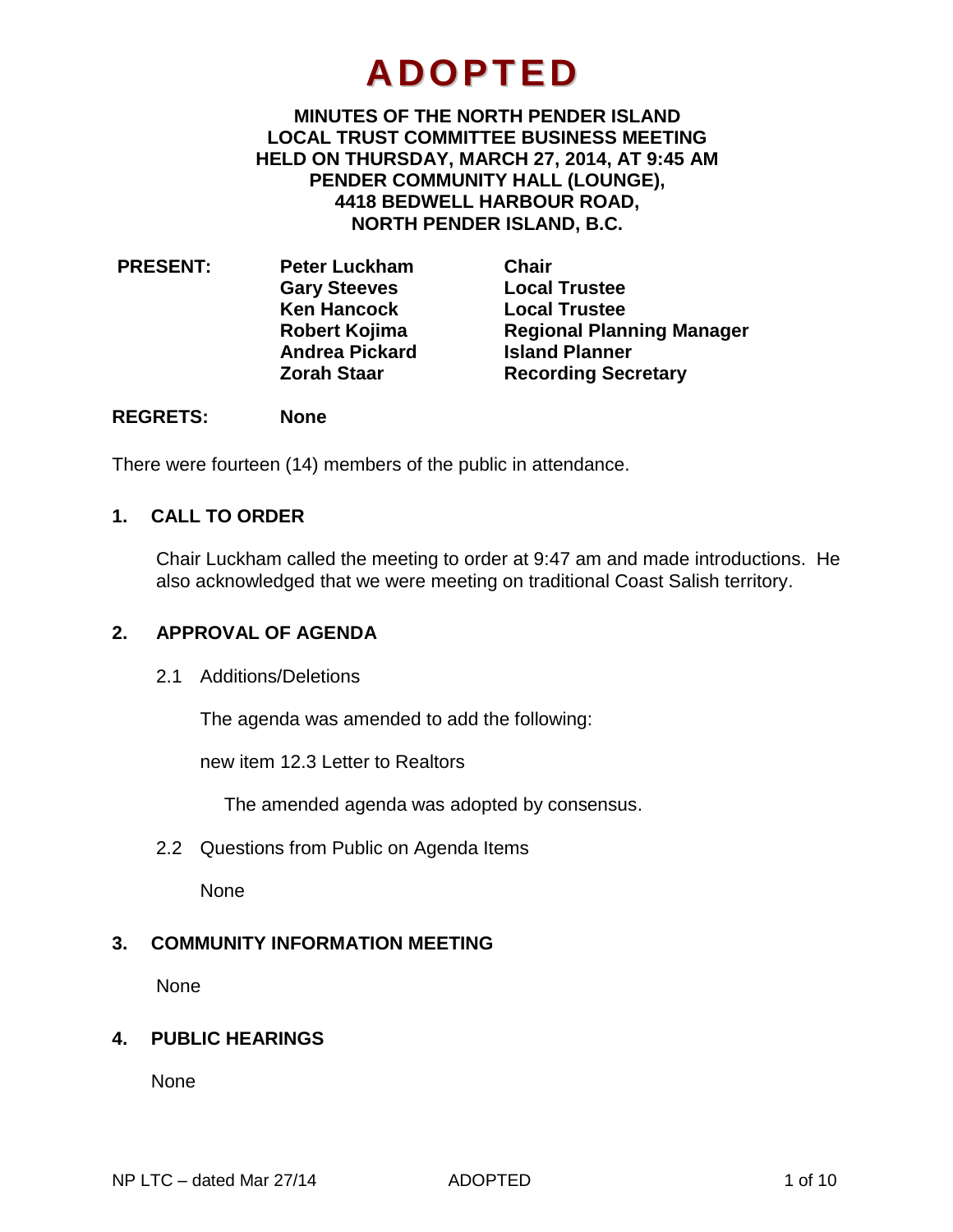# **5. PREVIOUS MEETINGS**

- 5.1 Local Trust Committee Minutes
	- 5.1.1 North Pender Island Local Trust Committee Draft Meeting Minutes of February 27, 2014

The February 27, 2014, minutes were amended as follows:

- page 1, item 1 delete the phrase after "Coast Salish territory"; and
- page 7, item 11.7 delete the phrase after "0% tax increase".

The February 27, 2014, minutes as amended, were Adopted by consensus.

5.2 Public Hearing Records and Community Information Meeting Notes

None

5.3 Section 26 Resolutions-without-meeting

None

5.4 Advisory Planning Commission/Task Force Minutes

None

# **6. BUSINESS ARISING FROM THE MINUTES**

6.1 Follow-up Action Report

Planner Pickard reviewed the March, 2014, Follow-up Action Report.

# **7. DELEGATIONS**

None

# **8. CORRESPONDENCE**

None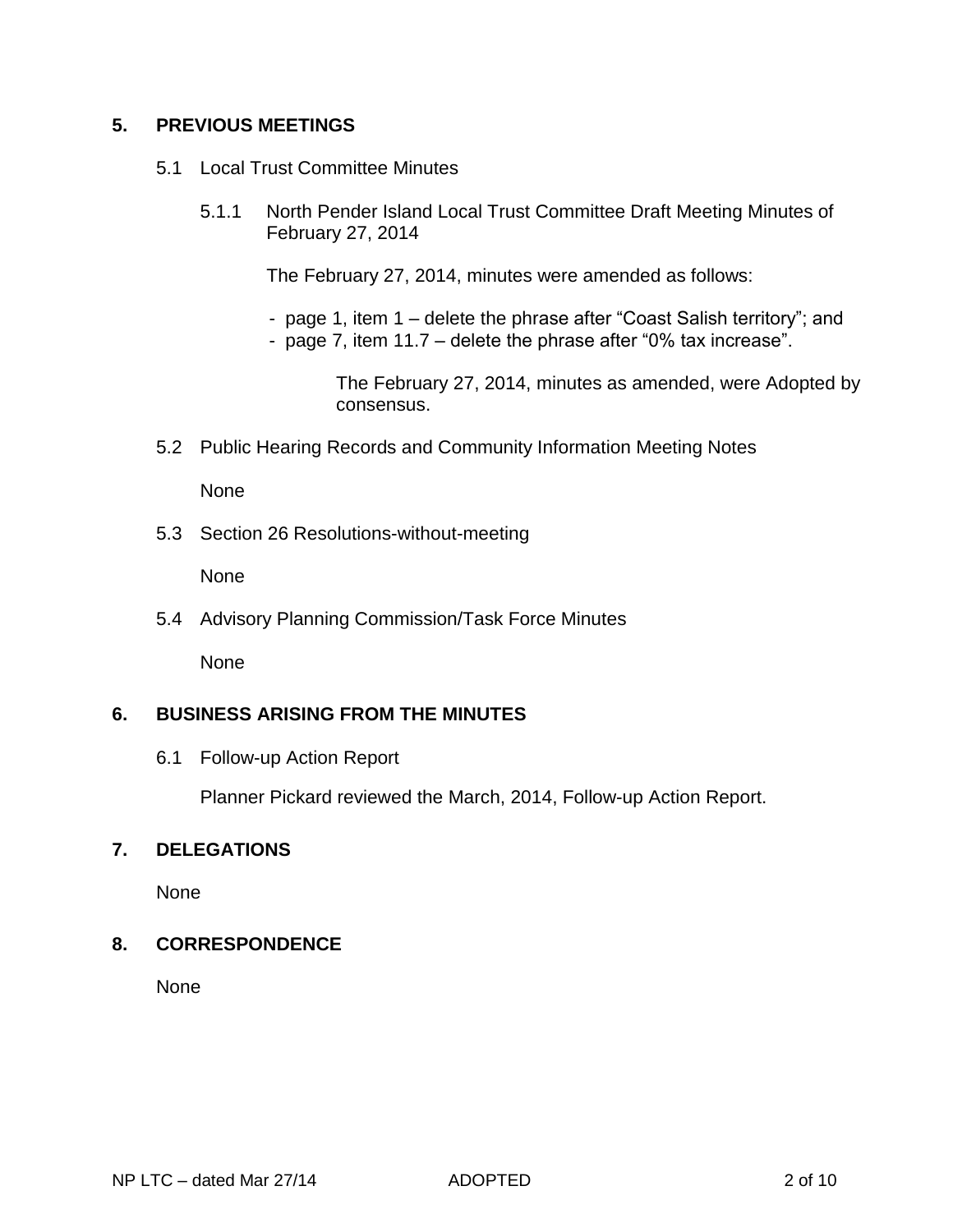## 9. APPLICATIONS, PERMITS, AND REFERRALS

## 9.1 NP-DP-2014.2 (Millett) / NP-DVP-2014.1 (Millett)

Planner Pickard reviewed the Staff Report dated March 19, 2014. Application NP-DP-2014.2 / NP-DVP-2014.1 (Millett) involved a request to develop a private float and dock within the Magic Lake Riparian and Aquatic Development Permit Area. Variances were requested to reduce the required side lot line setback and to increase the maximum length of the float in order to reach beyond the lily pads. There was a supporting professional report, including planting recommendations.

Trustees Hancock and Steeves noted the steps to minimize impact, e.g. contained flotation and the required planting to maintain the health of the lake.

## **NP-2014-031**

**It was MOVED and SECONDED,** that the North Pender Island Local Trust Committee Development Permit NP-DP-2014.2 (Millett) be Approved.

## **CARRIED**

# **NP-2014-032**

**It was MOVED and SECONDED,** that the North Pender Island Local Trust Committee Development Variance Permit NP-DVP-2014.1 (Millett) be Approved.

# **CARRIED**

## 9.2 NP-RZ-2012.1 (Burdett)

Chair Luckham noted that application NP-RZ-2012.1 (Burdett) was being given preliminary consideration today, regarding whether to proceed to require more information from the applicant and to make referrals to other agencies. There would be various opportunities for public comment during the Town Hall at the end of this meeting and, at future meetings during the process, after which the Local Trust Committee would decide whether or not to grant a rezoning.

Planner Pickard reviewed the Staff Report dated March 19, 2014. The application NP-RZ-2012.1 involved a request to rezone an Industrial-zoned portion of property at 4606 Razor Point Road which was also waterfront facing onto Hamilton Cove/Port Browning. This would accommodate a solid waste transfer facility and in-vessel composting. The Agricultural Land Commission had now approved the foregoing non-farm uses but not the requested boat storage or public trail. The applicants had provided previous Hydrological and Environmental Assessments and if the Local Trust Committee decided to rezone this property, the Capital Regional District (CRD) could have a regulatory role. Planner Pickard had prepared a suggested list of additional information to require from the applicants. A referral of the application to other appropriate agencies for comment required a draft rezoning bylaw.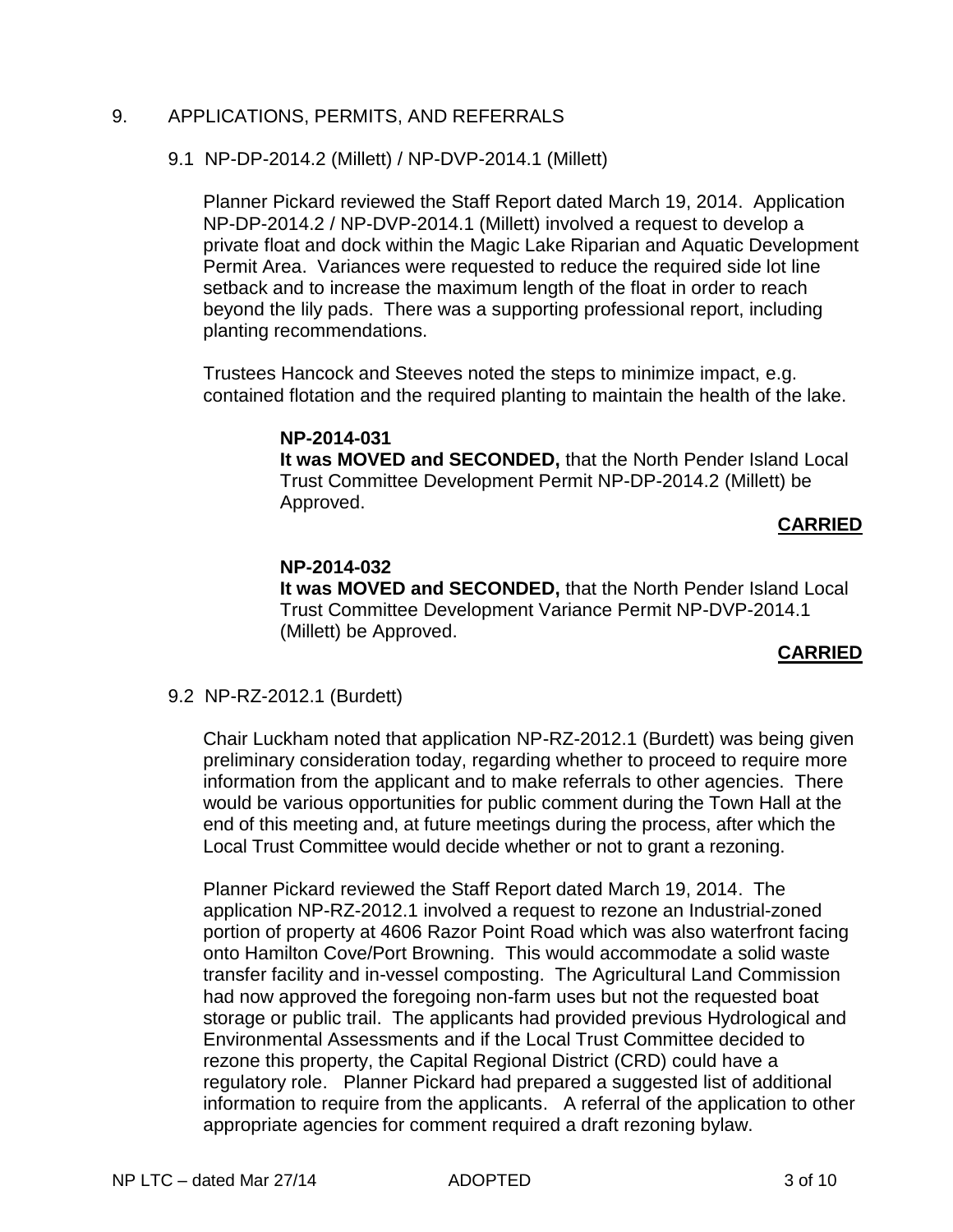The Trustees expressed various concerns, and asked questions of Planner Pickard and also applicants Michael and Anne Burdett. Attending members of the public were invited to comment during the Town Hall (see item 13. below).

The additional information which staff suggested be provided by the applicants involved buffering, a survey, the Agricultural Land Reserve boundary, a fencing plan, proposed mitigation strategies (for odours, leachate, noise, vectors, litter, dust), a more detailed site plan, an updated estimation of vehicle traffic, and more. The agencies to which a draft bylaw could be referred included the Regional Agrologist, CRD Solid Waste Management, CRD Building Inspection, the Ministry of Environment, and the Ministry of Transportation & Infrastructure.

> **NP-2014-033 It was MOVED and SECONDED,** that the North Pender Island Local Trust Committee directs staff to proceed with application NP-RZ-2012.1 (Burdett) and to prepare a draft bylaw.

# **CARRIED**

## **NP-2014-034 It was MOVED and SECONDED,** that the North Pender Island Local Trust Committee directs staff to advise the applicant for NP-RZ-2012.1 (Burdett) to provide the information requested as identified in the Staff Report dated March 19, 2014.

# **CARRIED**

9.3 Saturna Island Local Trust Committee Bylaws No. 112, 113, 114 & 115

There was consideration of four Bylaw Referral Forms from the Saturna Island Local Trust Committee.

# **NP-2014-035**

**It was MOVED and SECONDED,** that the North Pender Island Local Trust Committee advise the Saturna Island Local Trust Committee that with respect to Proposed Bylaw No. 112, its interests are unaffected.

# **CARRIED**

# **NP-2014-036**

**It was MOVED and SECONDED,** that the North Pender Island Local Trust Committee advise the Saturna Island Local Trust Committee that with respect to Proposed Bylaws No. 113 and No. 114, its interests are unaffected.

# **CARRIED**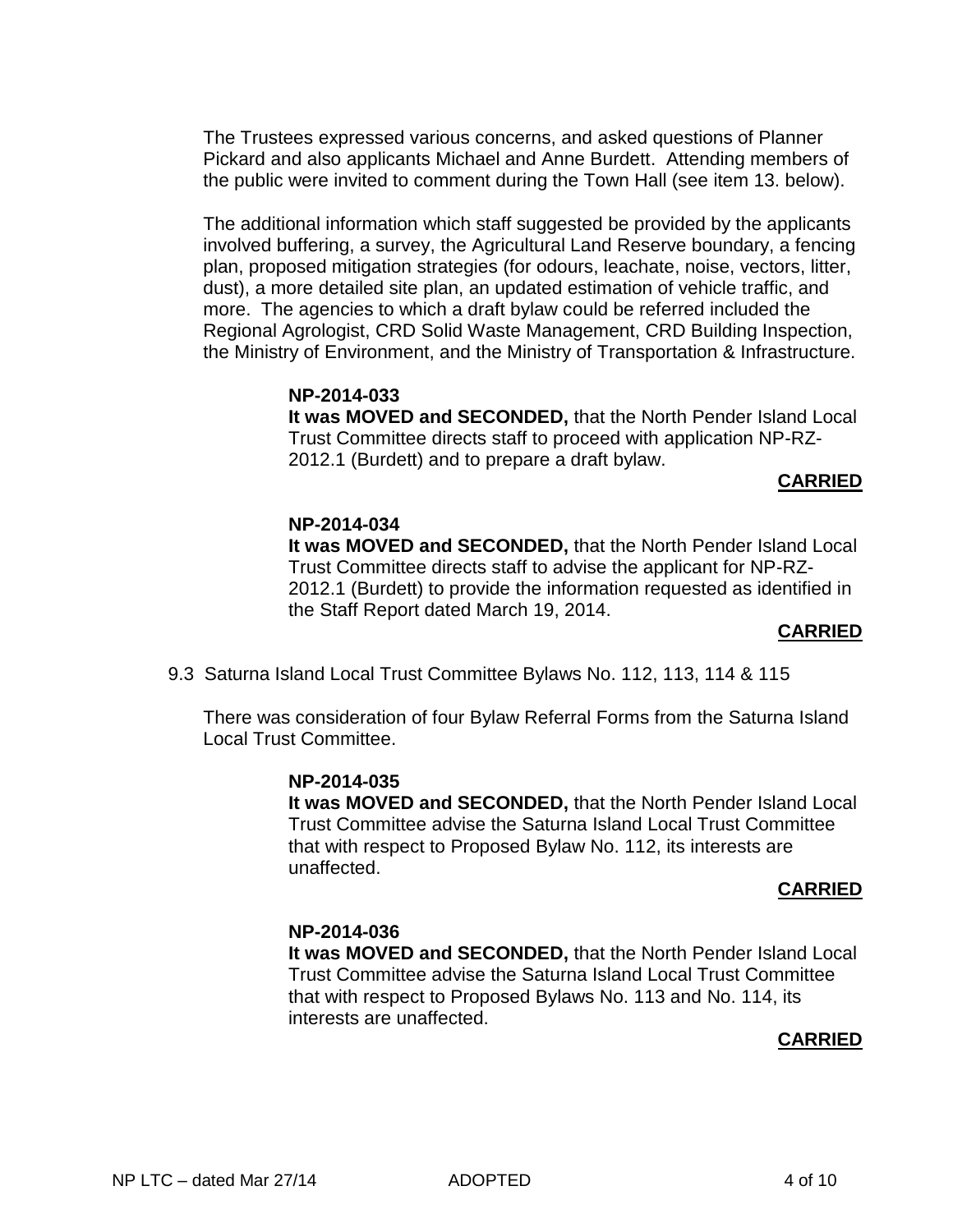## **NP-2014-037**

**It was MOVED and SECONDED,** that the North Pender Island Local Trust Committee advise the Saturna Island Local Trust Committee that with respect to Proposed Bylaw No. 115, its interests are unaffected.

# **CARRIED**

Note - There was a break, during which the Trustees recognized that this was the last North Pender meeting for Planner Andrea Pickard, who was taking a new position. There was heartfelt acknowledgement of Planner Pickard's five years of outstanding work on behalf of the Pender Local Trust Committees and the Pender community.

# **10. LOCAL TRUST COMMITTEE PROJECTS**

10.1 Conservation Subdivision

Planner Pickard reviewed the March 18, 2014, Staff Report. The requested follow-up to previous community and Local Trust Committee meetings were presented. Staff had prepared a revised Project Charter (to be amended further to remove Pickard's name) and they were organizing an April or May workshop to further engage property owners. As requested, Staff had prepared detailed lists and options about potential Official Community Plan and Land Use Bylaw amendments to support a Conservation Subdivision approach. One option was based on existing development permit areas whereas another involved creating a new development permit area.

There was discussion of Conservation Subdivision issues such as developable areas, lot clustering, minimum and average lot sizes, road standards, and balancing ecosystem protection with sustainable resource management.

Trustee Hancock said that it was premature to develop potential development permit area provisions, or other potential language for Official Community Plan or Land Use Bylaw amendments. First we needed to continue engaging landowners, to discuss their objectives and also community objectives, and to keep explaining the benefits and challenges of a Conservation Subdivision approach.

Trustee Steeves noted that there had been a lot of positive feedback since the November 23, 2014, community information meeting to introduce this project.

# **NP-2014-038**

**It was MOVED and SECONDED,** that the North Pender Island Local Trust Committee endorses the revised project charter, as amended and referred to as Version 2, updated March 27, 2014, for the Conservation Subdivision Project.

## **CARRIED**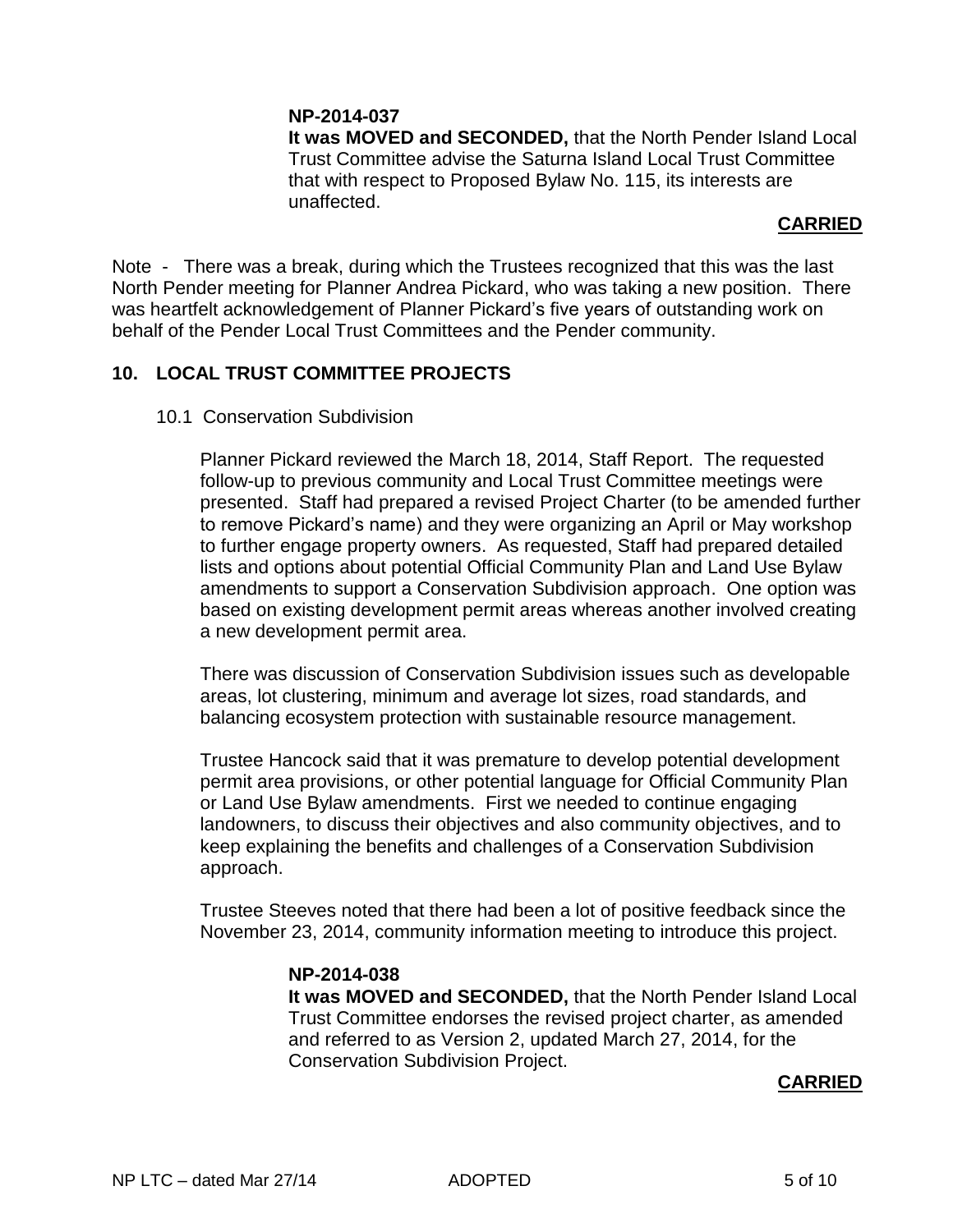10.2 Land Use Bylaw Technical Amendments

Planner Andrea Pickard reviewed the March 19, 2014, Staff Report. Proposed Bylaw No. 194 would amend the Land Use Bylaw for technical corrections such as erroneous cross-references, typographical errors, outdated regulatory references and, improve clarity. After First Reading and agency referrals, discussions with the CRD Ports Manager had suggested the need for a revised water zone boundary for the public dock in Browning Harbour and that a Public Hearing for Proposed Bylaw No. 194 was scheduled to occur during the April 24, 2014, Local Trust Committee Meeting.

## **NP-2014-039**

**It was MOVED and SECONDED,** that the North Pender Island Local Trust Committee amend Proposed Bylaw No. 194, cited as "North Pender Island Land Use Bylaw 103, 1996, Amendment No. 1, 2014," by including a map amendment to the Water 4 zone boundary for the Browning Public Dock as indicated in the staff report dated March 19, 2014.

# **CARRIED**

# **NP-2014-040**

**It was MOVED and SECONDED,** that the North Pender Island Local Trust Committee Proposed Bylaw No. 194, cited as "North Pender Island Land Use Bylaw 103, 1996, Amendment No. 1, 2014," be given Second Reading.

## **CARRIED**

10.3 Shoreline Project – Verbal Update

Planner Pickard noted that staff were waiting to see the consultant's final version of the tri-fold brochure for the Shoreline Project.

# **11. REPORTS**

11.1 Work Program Report

There were no changes to the Work Program.

11.2 Applications Report

Planner Pickard reviewed the Applications Report dated March, 2014.

11.3 Bylaw Enforcement Report

None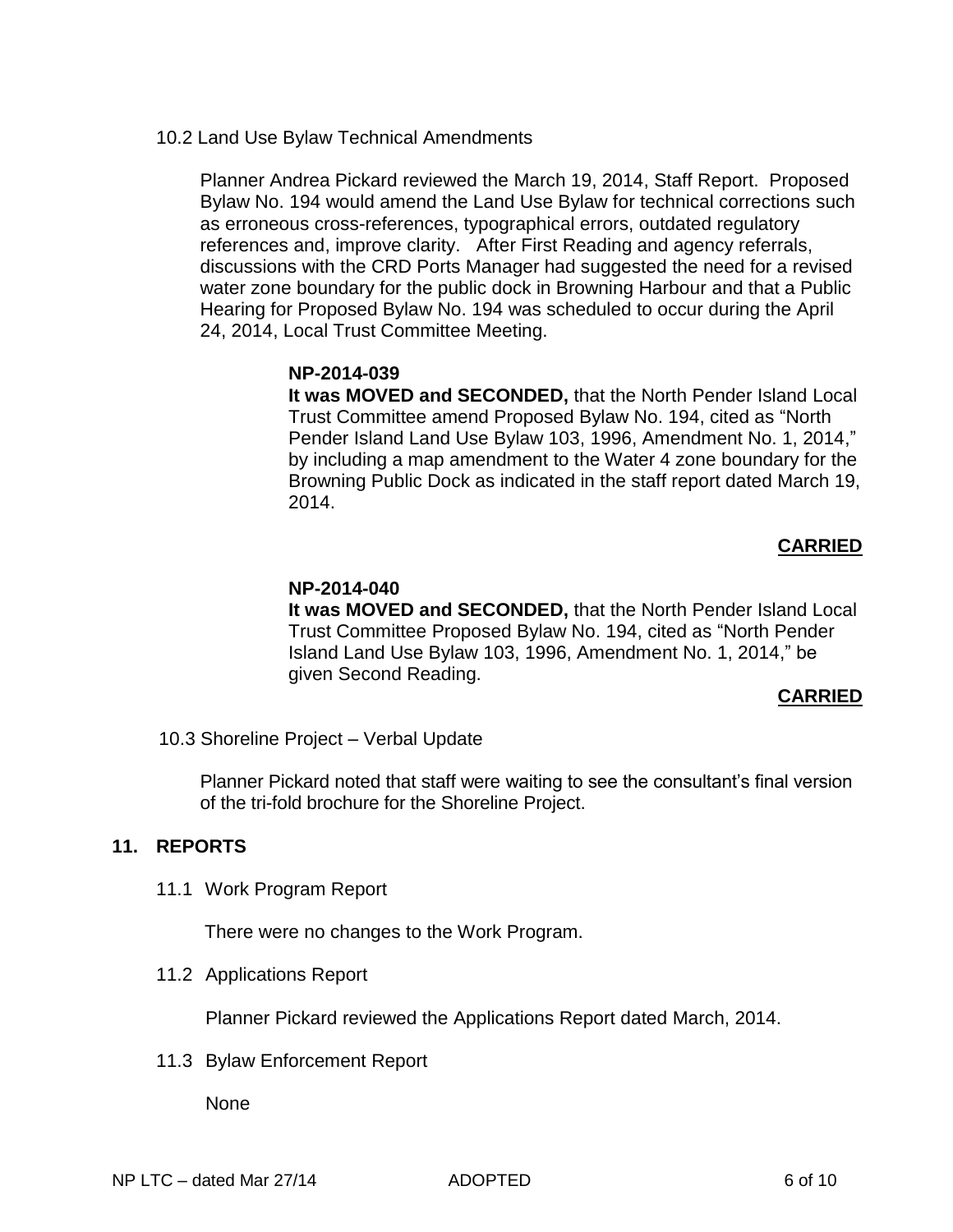## 11.4 Expense/Budget Reports

A Local Trust Committee Expense Report had been emailed to the Trustees.

11.5 Adopted Policies and Standing Resolutions

For information

## 11.6 North Pender LTC Web Page

Regional Planning Manager Kojima noted that staff were working on a new search tool, so people could find older documents on the Islands Trust website.

## 11.7 Chair's Report

Chair Luckham reported as follows: that there had been a successful Trust Council meeting on Hornby Island; that the budget for the coming fiscal year had been approved at the meeting; that there had also been a Treaty Negotiations presentation; and that there was ongoing Islands Trust advocacy on marine issues such as aquaculture and tankers.

## 11.8 Trustee Reports

Trustee Steeves reported that the approved Islands Trust budget for the coming year involved a 0% tax increase, with a slight increase in expenditures that was covered from accumulated surplus funds. He said, he had been dealing mainly with research on agenda items and that there was (as always) a myriad of telephone calls to deal with on various issues.

Trustee Hancock reported that there had been further progress on preparations for the Community Stewardship Day set for Saturday, April 19, 2014. The morning involved collaboration in support of the annual Beach Clean-Up followed by a free lunch for volunteers (call Amanda Griesbach to volunteer). A description of the afternoon program was going to be mailed out and Sara Steil was now assisting with a Parks Canada display about the National Marine Conservation Area. Trustee Mike Jones, South Pender Island, would be on-hand showing people how to use the new Islands Trust website application, MapIT, to view shorelines.

# **12. OTHER BUSINESS**

# 12.1 Upcoming Meetings

The next regular meeting of the Local Trust Committee was scheduled for Thursday, April 24, 2014, (9:45 am, Community Hall Upstairs).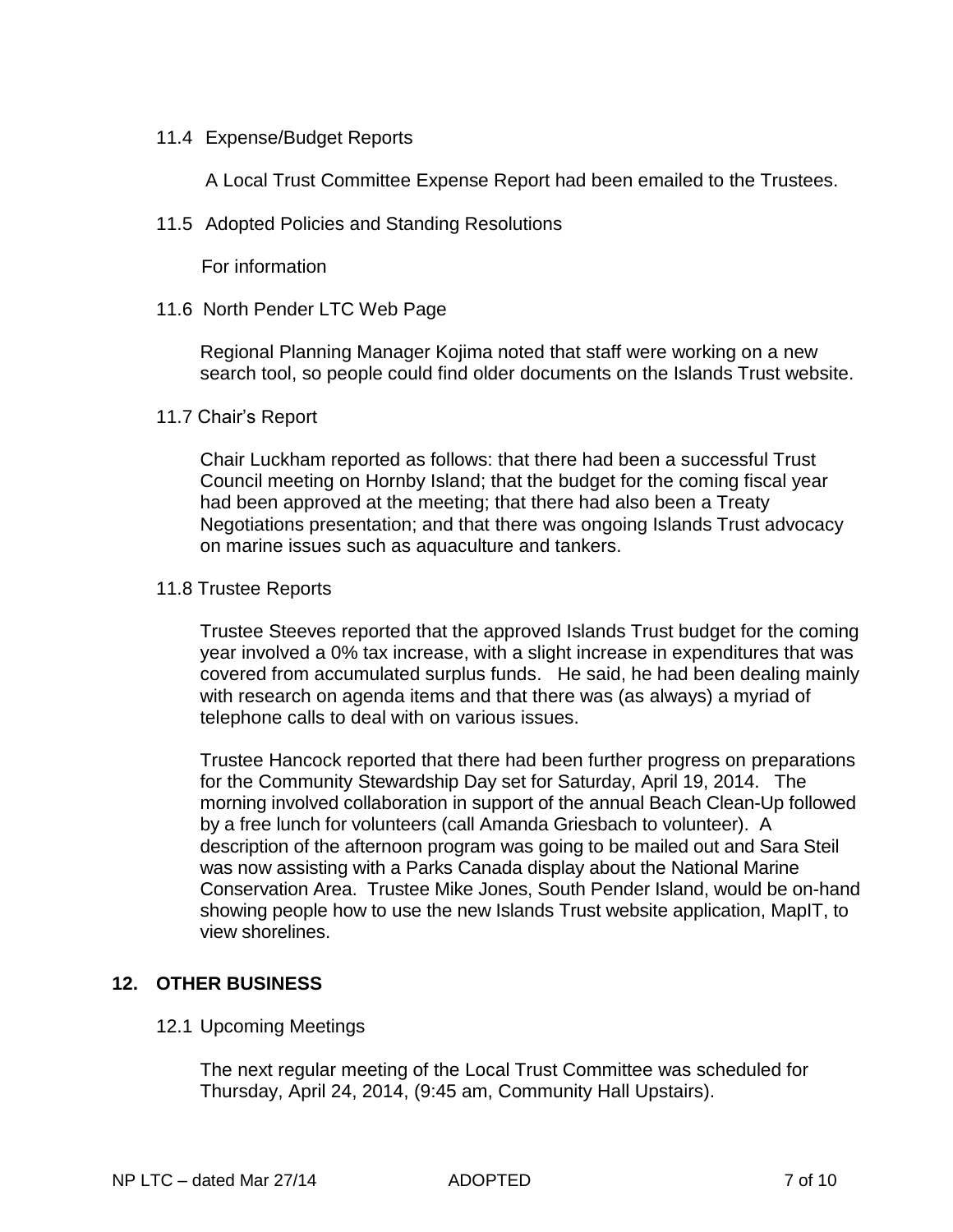12.2 Groundwater Toolkit & Memo

Trustee Hancock noted the March 19, 2014, memo and the attached, "Gulf Islands Groundwater Protection – Regulatory Toolkit". This document would be useful to Local Trust Committees when making decisions that involved groundwater.

12.3 Letter to Realtors

Trustee Steeves described recent conversations with Pender realtors regarding directional road signage for listed properties.

> **NP-2014-041 It was MOVED and SECONDED,** that the North Pender Island Local Trust Committee authorize Trustee Steeves to write to island realtors regarding their signs on roadsides.

## **CARRIED**

## **13. TOWN HALL MEETING**

**Michael Symons** asked why a Staff Report had referred to requiring a Conservation Subdivision design for large parcels; meanwhile Symons had the impression from the previous community information meeting that this would be optional.

Trustee Steeves said that this was why the Local Trust Committee did not pass a proposed resolution today about Staff developing Development Permit provisions for the Conservation Subdivision approach – because the next step was to engage further with landowners about what their objectives were for this approach.

**Michael Symons** also spoke in opposition to application NP-RZ-2012.1 (Burdett) re: rezoning for solid waste transfer and composting. He commented that there was already an industrial area suitable for this use beside the Recycling Centre and it did not make sense to put this use in an area surrounded by agricultural land, the foreshore, and a resort. Once the Trustees started requesting additional reports, making referrals, etc., an application like this could take on a life of its own.

**Ron Henshaw** made comments as follows re: Conservation Subdivision: that he worked on the land in a rural setting, and was concerned that the above approach might project values from elsewhere, and create little gated communities here; that despite some negative public references to "rural sprawl", there were various people living on Pender in a quiet, natural way already; and that the Conservation Subdivision approach could be wonderful idea, but it shouldn't necessarily be a requirement, and there should be more community consultation about it.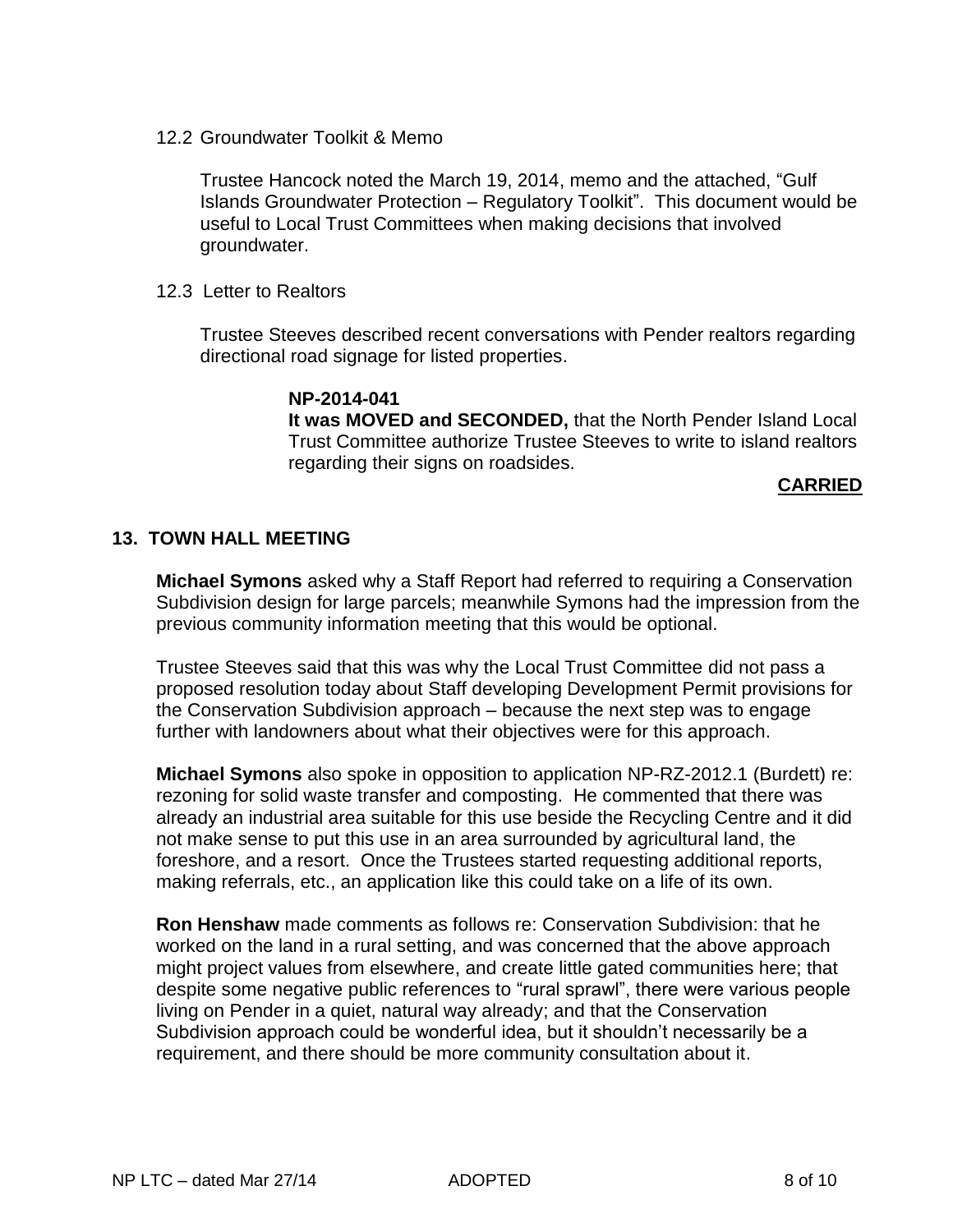**Ron Henshaw** (applicant on a different rezoning application involving solid waste) read out a letter in opposition to NP-RZ-2012.1 (Burdett), stating that he believed the proposed waste transfer and composting was far from the original intent of the 1976 industrial rezoning of a small portion of this land; that the proposed use would have a huge impact on the adjacent farmland and waterfront; that he was concerned about uses which he believed were already occurring on the site; and that the neighbours should be consulted first, and also the larger community.

Trustee Steeves said that the Local Trust Committee had not yet made any decisions about adopting a rezoning bylaw for this property, and was just gathering information.

**Oliver Gannon** (4608 Hamilton Road) stated he was totally against rezoning application NP-RZ-2012.1, for the reasons cited by Michael Symons, and additional concerns. He lived on a beautiful lawn area right across from the proposed rezoning, and was very concerned about potential smell and noise; and that this was also less than 200 feet from Browning Harbour and its regular boating visitors.

**Peter Gannon** (4610 Canal Road) spoke in opposition to application NP-RZ-2012.1 saying that he also lived close to the site. The applicants had not yet explained how they planned to mitigate the smell of waste and that information like this should be provided before a bylaw was drafted and referred out. He was concerned about land alterations and activities which he believed the applicants were already doing onsite (tree removal, fill dumping, seeing garbage trucks come and go, dumping waste into containers, etc.) and that the Staff Report should address this.

Planner Pickard said that there were no North Pender bylaws against moving fill or clearing trees on one's own property, unless it was a development permit area. However, staff could ask the applicant for NP-RZ-2012.1 about the alleged uses. Regional Planning Manager (RPM) Kojima added that there had already been an Islands Trust Bylaw Enforcement complaint about the site. This was a separate process from the rezoning application.

**Sara Steil** thanked departing Planner Andrea Pickard for her five years of fabulous work on behalf of the Islands Trust and our community.

**Ben McConchie** asked about the source of the comment in the NP-RZ-2012.1 Staff Report, to the effect that there had been "unstable" waste services on North Pender. Was there community consultation leading to this remark?

Planner Pickard said this just meant that waste services had been moving around sites on Pender, and temporary use permits had been obtained and then lapsed. RPM Kojima added that Planning staff gathered information from site visits, professional reports, applicable policies, and other sources, and that there was a separate process for community consultation to occur and be directed to the Trustees.

**Ben McConchie** commented that for young island families like his, handling garbage was expensive and unaffordable, and it often involved ferry trips, so he wondered if the current rezoning proposal would help.